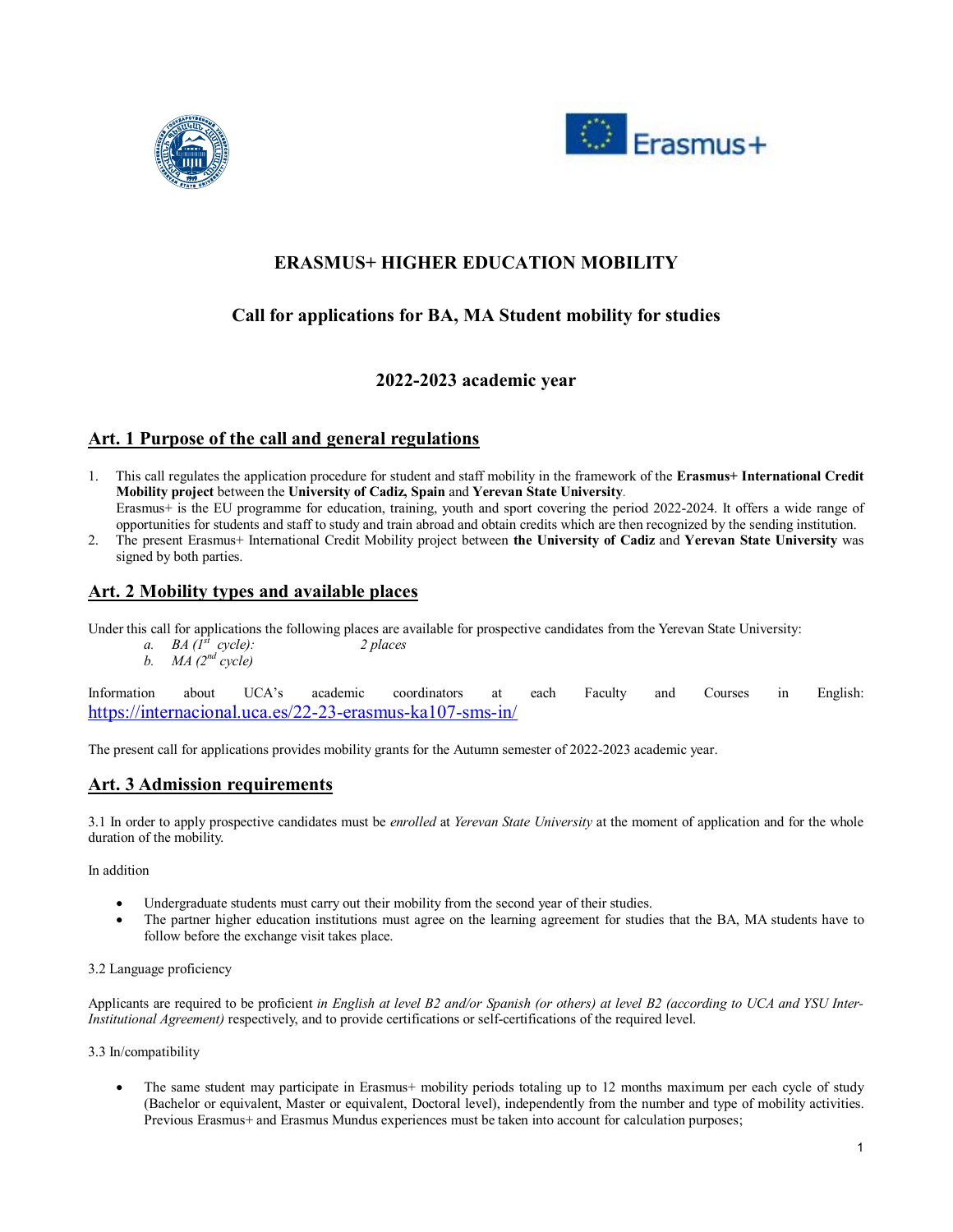- Selected beneficiaries will not be allowed to benefit from any other grant provided by the European Commission *for mobility for study* for the same period;
- Beneficiaries must carry out their mobility activities in a country different from the country where they have their accommodation during their studies (for students) or from the country of residence (for staff);
- Candidates with a double nationality must specify the nationality under which they submit their scholarship application.

### 3.4 Ineligibility

- If, at any stage in the application procedure, it is established that the information provided by the applicant has been knowingly falsified, the candidate will be disqualified from the selection process.
- Students who receive an Erasmus+ grant will fully or partially reimburse the EU grant if they do not comply with the terms of the grant agreement and/or if they fail to complete and submit the final online report, unless they are prevented from completing their planned activities abroad due to a case of force majeure.

### **Art. 4 Activities**

### **Mobility for studies:**

Erasmus+ grants for study are awarded for full time study activities, including thesis preparation, at first, second and third study cycles. The studies in which the beneficiaries are enrolled must be leading to a recognized degree or another recognized tertiary level qualification.

## **Art. 5 Grants**

5.1 Grantees will receive a grant as a contribution to their costs for travel and individual support during their mobility. They are specified in the table below:

| <b>INDIVIDUAL GRANT</b> | <b>INDIVIDUAL SUPPORT</b>                                                                                                                                         |
|-------------------------|-------------------------------------------------------------------------------------------------------------------------------------------------------------------|
| <b>Students</b>         | 850€ per month                                                                                                                                                    |
| <b>TRAVEL</b>           |                                                                                                                                                                   |
| <b>Students</b>         | Travel costs will be covered by the project<br>(up to the amounts defined by the E+ programme on the basis of the distance bands. Changes will<br>not be covered) |

5.2 Erasmus+ selected students will continue to pay fees to their sending university but will benefit from tuition waiver from their host university.

5.3 The mobility period must be carried out continuously and it must not be split into different periods.

5.4 Selected candidates accepting the scholarship will sign a scholarship contract listing their duties and responsibilities. They will be required to comply with the local admission requirements and registration procedures at the Host University.

#### 5.5 Special needs support

Extra financial support may be available for beneficiaries with special needs. A person with special needs is a potential participant whose individual physical, mental or health-related situation is such that his/her participation in the project would not be possible without extra financial support. The contribution will be awarded to beneficiaries with special needs upon request by the Coordinating institution and approval from the Erasmus+ Italian National Agency.